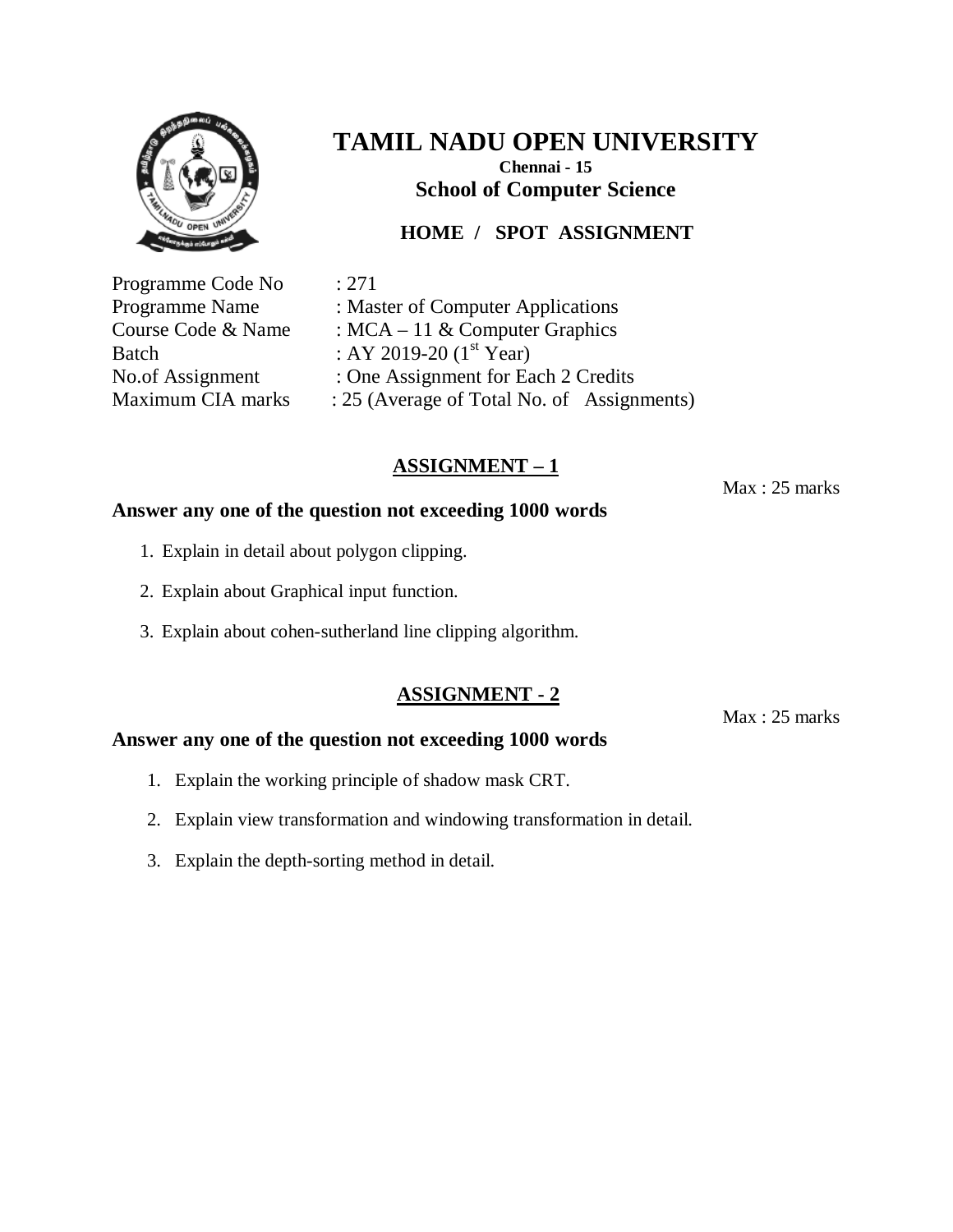

### **HOME / SPOT ASSIGNMENT**

Programme Code No : 271 Batch : AY 2019-20  $(1^{\text{st}} \text{Year})$ 

Programme Name : Master of Computer Applications Course Code & Name :  $MCA - 12$  & Design and Analysis of Algorithms No.of Assignment : One Assignment for Each 2 Credits Maximum CIA marks : 25 (Average of Total No. of Assignments)

## **ASSIGNMENT – 1**

Max : 25 marks

#### **Answer any one of the question not exceeding 1000 words**

- 1. Explain the methods used to analyse an algorithm.
- 2. What is meant by ordered list? Explain the algorithm used to create it.
- 3. Illustrate the applications of a tree with an example.

### **ASSIGNMENT - 2**

Max : 25 marks

- 1. Explain the basic steps in the complete development of an algorithm with suitable example.
- 2. Explain the concepts of sub goals, hill climbing and working backward using a single example.
- 3. Write detail notes on simulation.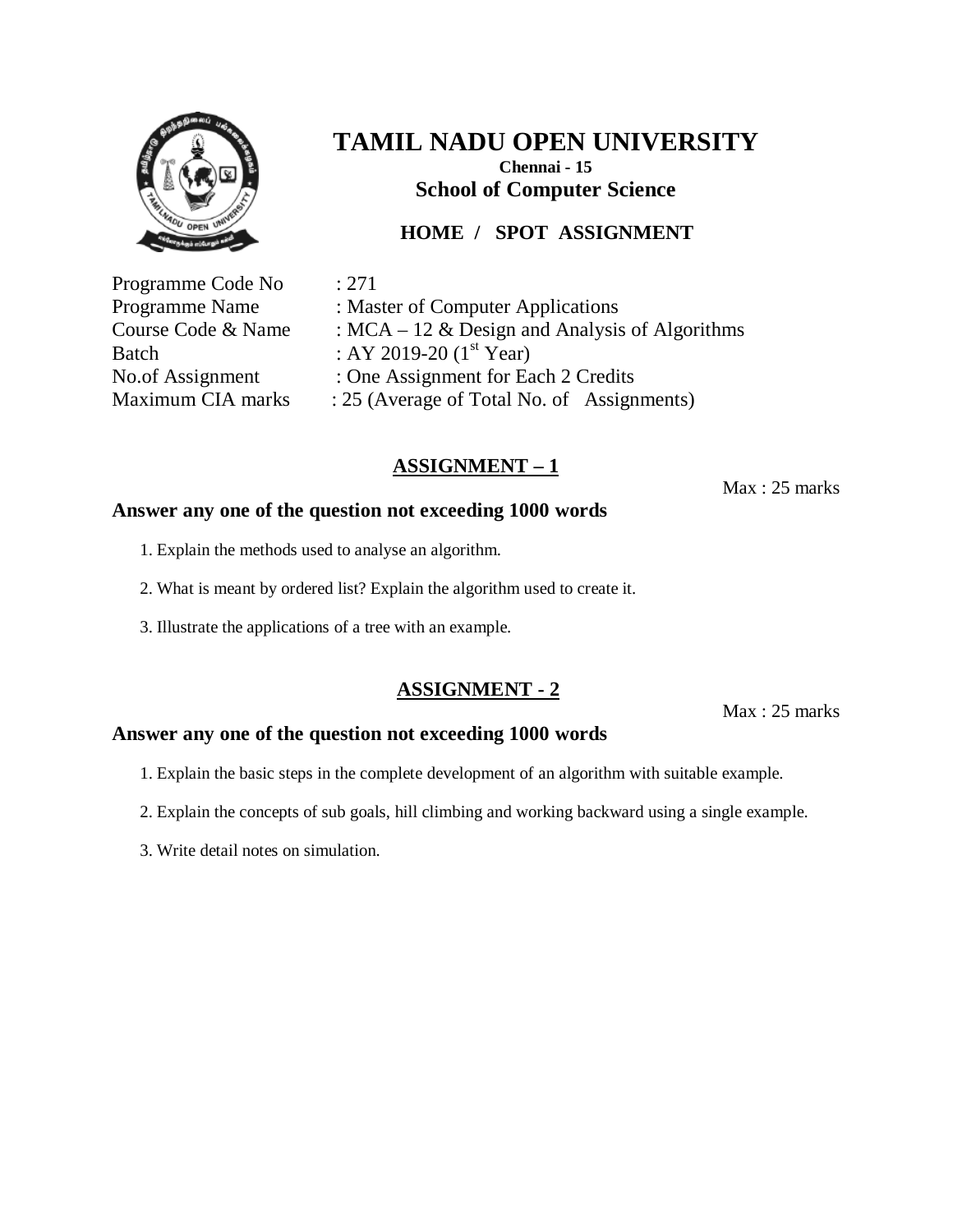

### **HOME / SPOT ASSIGNMENT**

Programme Code No : 271 Programme Name : Master of Computer Applications Course Code & Name :  $MCA - 13$  & Accounting and Finance on Computers Batch : AY 2019-20  $(1^{st}$  Year) No.of Assignment : One Assignment for Each 2 Credits Maximum CIA marks : 25 (Average of Total No. of Assignments)

## **ASSIGNMENT – 1**

Max : 25 marks

#### **Answer any one of the question not exceeding 1000 words**

- 1. What are accounting concepts? Name them and explain in details.
- 2. X Y Ltd., a multi-product company furnishes you the following data relating to year. Assuming that the cost structure and selling prices remains the same. Find out.
	- (a) P/V ratio
	- (b) Break even sales.
	- (c) Profit when sales are Rs. 1,00,000
	- (d) Sales required to earn a profit of Rs. 20,000.

Period Sales Profits I 1,20,000 9,000 II 1,40,000 13,000

3. Prepare a flexible budget for overhead on the basis of the following data. Ascertain the overhead rates at 50%, 60% and 70% capacity.

> At 60% capacity Rs. Variable overheads : Indirect material 6,000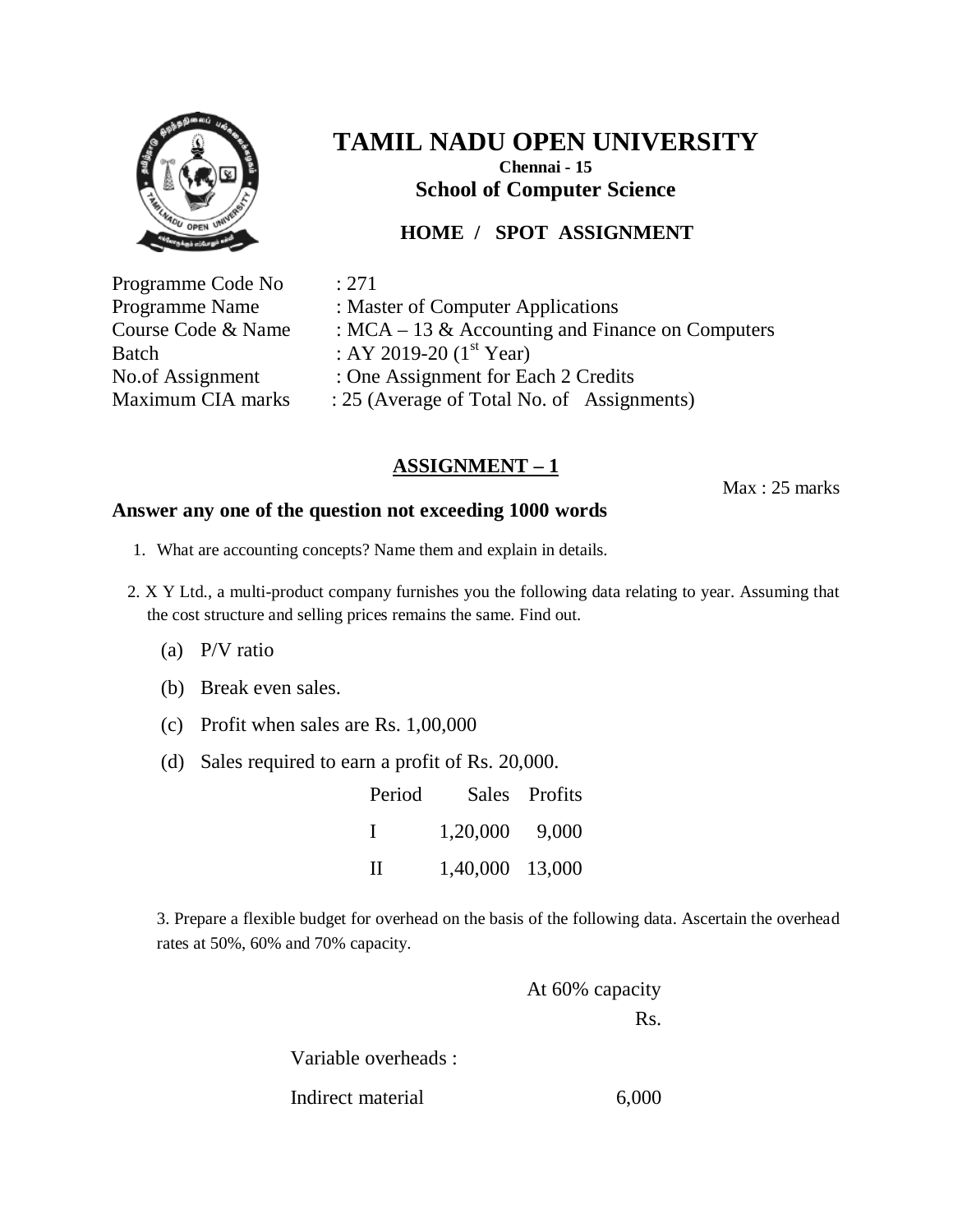At 60% capacity Rs. Indirect labour 18,000 Semi-variable overheads : Electricity (40% fixed 60% variable) 30,000

#### **ASSIGNMENT - 2**

Max : 25 marks

- 1. Define different types of accounting. What are the advantages of it?
- 2. Define budgetary control and state its advantages.
- 3. You are given the following data for the year 2004 of the company.

| Variable cost Rs. 6,00,000 |                                                      |
|----------------------------|------------------------------------------------------|
| Fixed cost                 | Rs. 3,00,000                                         |
| Net profit                 | Rs. 1,00,000                                         |
| Sales                      | Rs. 10,00,000                                        |
| Find                       |                                                      |
| (a) $P/V$ Ratio            |                                                      |
| (b) Break-even point       |                                                      |
|                            | (c) Profit when sales amounted to Rs. $12,00,000$    |
|                            | (d) Sales required to earn a profit of Rs. 2,00,000. |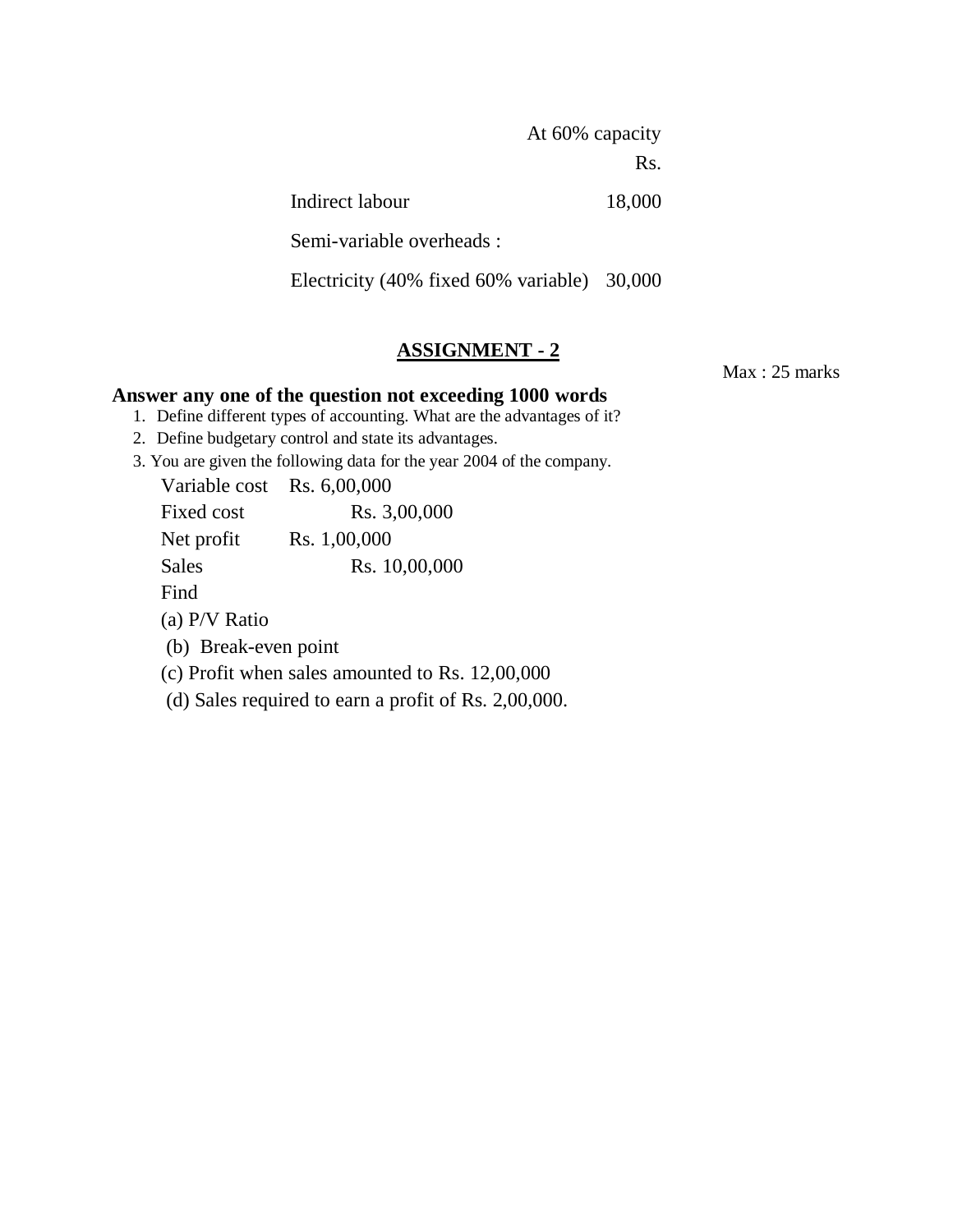

### **HOME / SPOT ASSIGNMENT**

Programme Code No : 271

Programme Name : Master of Computer Applications Course Code & Name : MCA – 14 & Communication Skills Batch : AY 2019-20  $(1^{st}$  Year) No.of Assignment : One Assignment for Each 2 Credits Maximum CIA marks : 25 (Average of Total No. of Assignments)

## **ASSIGNMENT – 1**

Max : 25 marks

#### **Answer any one of the question not exceeding 1000 words**

- 1. What are the various diagnostic models aiding in understanding oral communications?
- 2. Name and explain the different interviews used in an organization?
- 3. What is paraphrasing? Also list the techniques and dos and donts of paraphrasing.

### **ASSIGNMENT - 2**

Max : 25 marks

- 1. What are the attributes of a good conversationalist?
- 2. Briefly elaborate the negotiation techniques.
- 3. Give some examples of nonverbal behavior and its body language interpretation.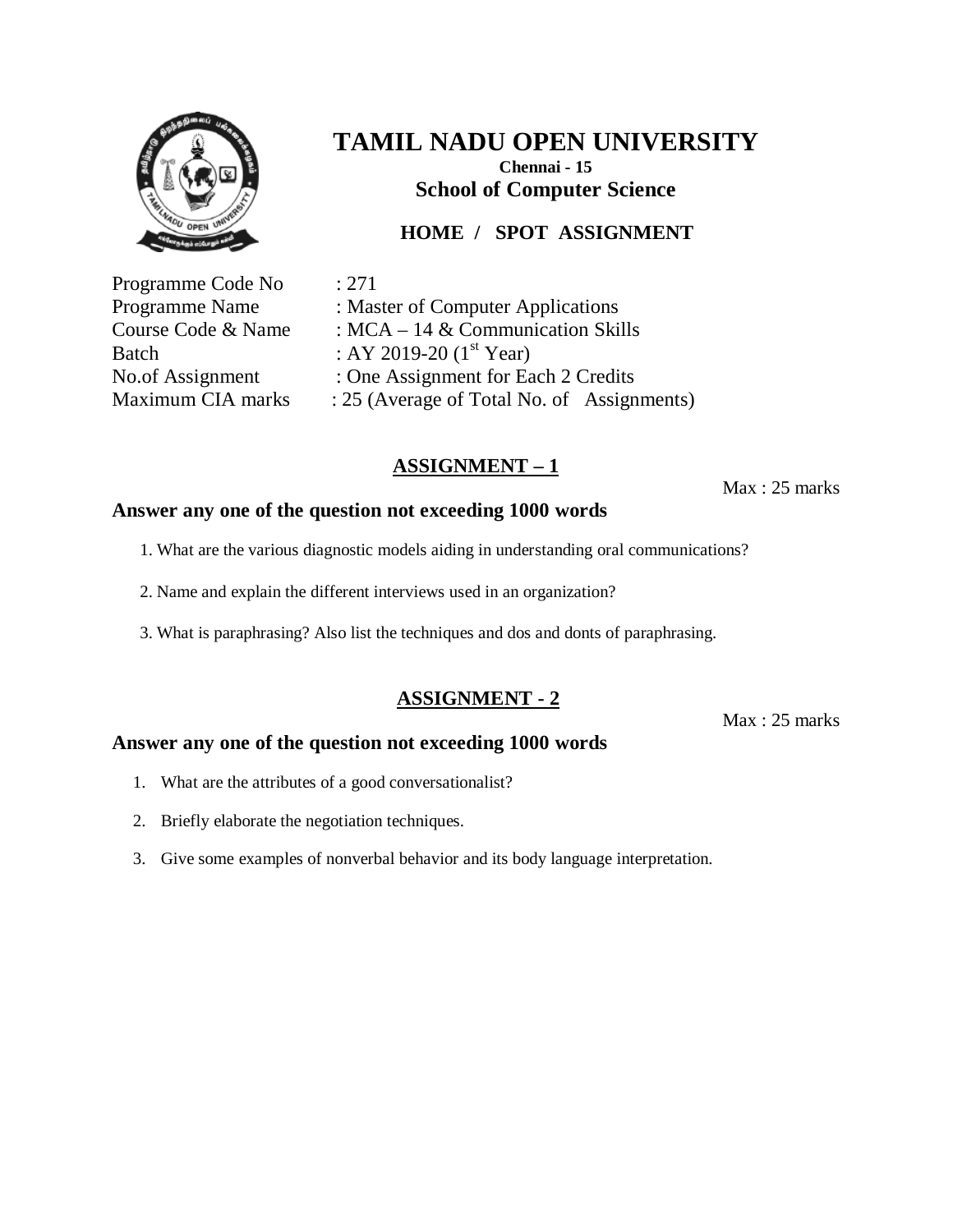

**School of Computer Science**

## **HOME / SPOT ASSIGNMENT**

Programme Code No : 271

Programme Name : Master of Computer Applications Course Code & Name : MCA – 15 & Computer Networks Batch : AY 2019-20  $(1^{st}$  Year) No.of Assignment : One Assignment for Each 2 Credits Maximum CIA marks : 25 (Average of Total No. of Assignments)

## **ASSIGNMENT – 1**

Max : 25 marks

#### **Answer any one of the question not exceeding 1000 words**

- 1. Explain OSI Reference model of Network architecture with Block diagram.
- 2. Discuss about Satellite Networks
- 3. Discuss about Broadcast Routing and Hierarchical Routing.

#### **ASSIGNMENT - 2**

Max : 25 marks

- 1. Describe the function of different layers in the OSI reference model.
- 2. Explain the MAC layer for medium access.
- 3. Explain multicast routing and link state routing algorithms.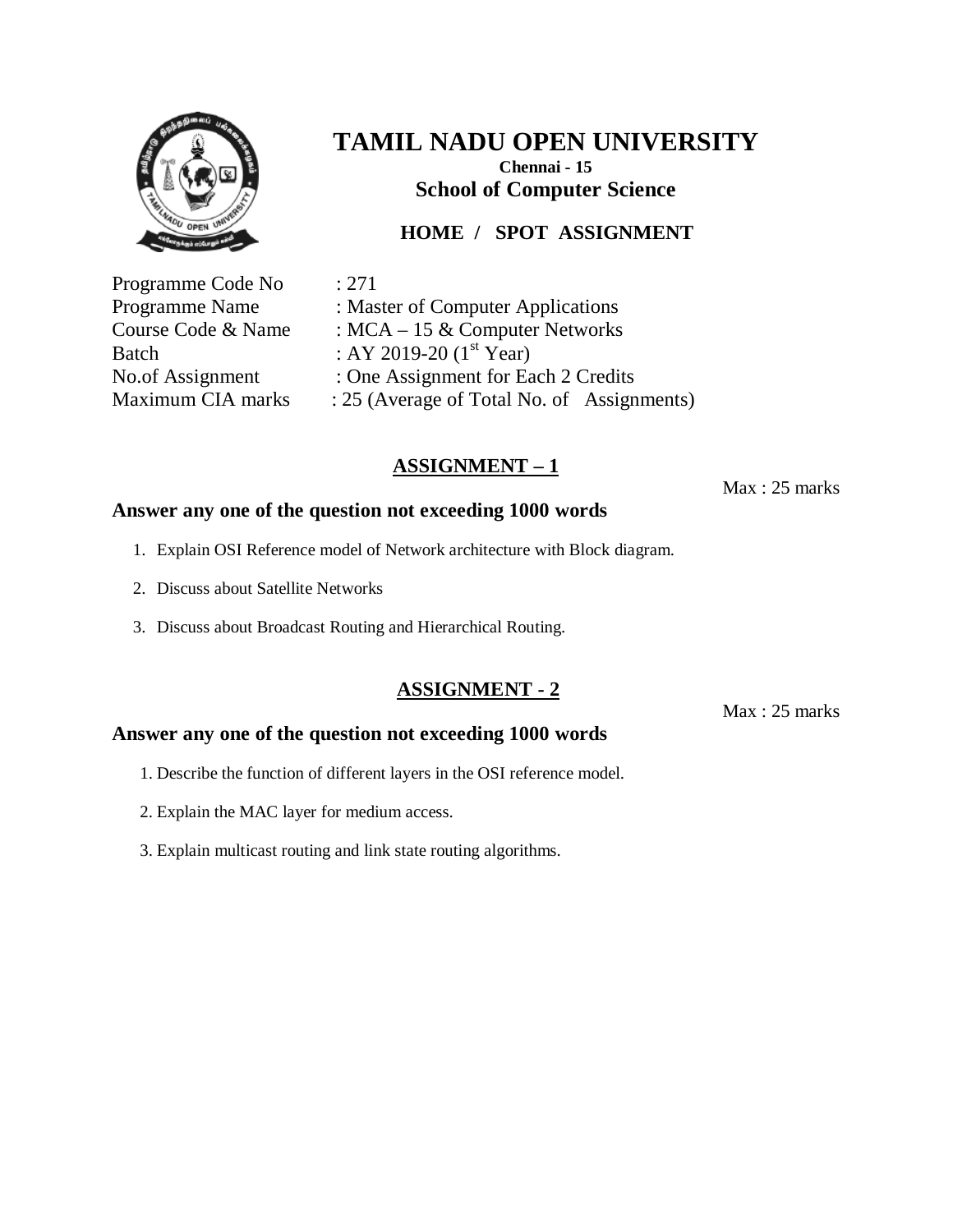

**School of Computer Science**

### **HOME / SPOT ASSIGNMENT**

Programme Code No : 271 Programme Name : Master of Computer Applications Course Code & Name : MCA – 16 & Operation Research Batch : AY 2019-20  $(1<sup>st</sup> Year)$ No.of Assignment : One Assignment for Each 2 Credits Maximum CIA marks : 25 (Average of Total No. of Assignments)

## **ASSIGNMENT – 1**

Max : 25 marks

#### **Answer any one of the question not exceeding 1000 words**

Obtain an optimum basic feasible solution to the following Transportation Problem :

Warehouse

|  | $W_1$ $W_2$ $W_3$ $W_4$ |  |                                      |
|--|-------------------------|--|--------------------------------------|
|  | $F_1$ 19 30 50 10 7     |  |                                      |
|  |                         |  | Factory $F_2$ 70 30 40 60 9 Capacity |
|  | $F_3$ 40 8 70 20 18     |  |                                      |
|  | 5 8 7 14                |  |                                      |
|  |                         |  |                                      |

Requirements

2. Find the Optimum integer solution to the LPP using Gomory's constraint :

Maximize  $z = 2x_1 + 2x_2$ 

Subject to the constraints :

$$
5x1 + 3x2 \le 8
$$
  

$$
x1 + 2x2 \le 4
$$
  

$$
x1, x2 \ge 0
$$
 and are integers.

3. Use the Khun-Tucker conditions to solve the following NLPP :

Maximize  $z = 2x_1^2 + 2x_1 x_2 - 7x_2^2$ 

subject to the constraints :

 $x_1, x_2 \geq 0.$  $2x_1 + 5x_2 \le 98$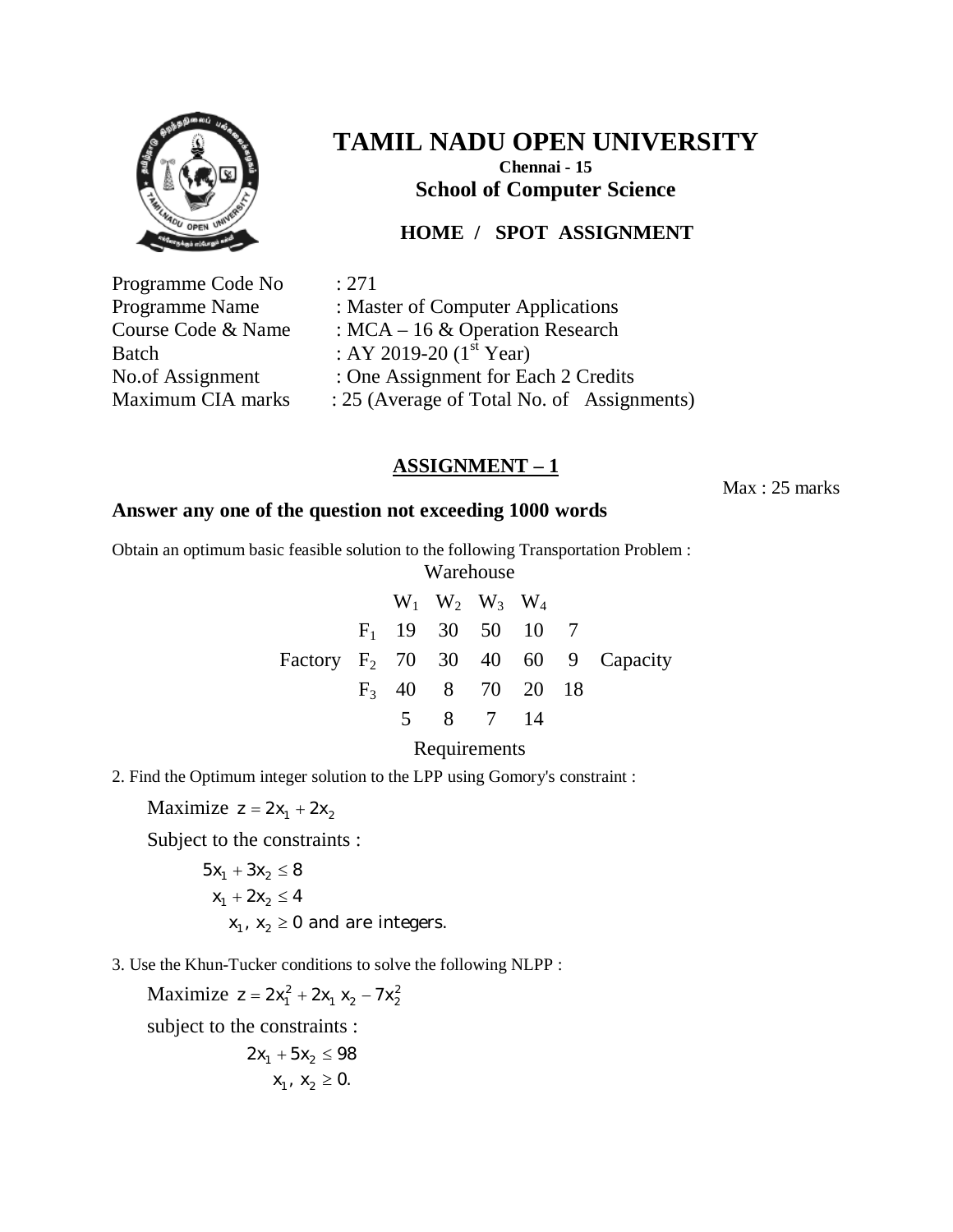#### **ASSIGNMENT - 2**

#### **Answer any one of the question not exceeding 1000 words**

Use simplex method to solve :

Max 
$$
z = x_1 - x_2 + 3x_3
$$
  
\nSubject to the constraints :  
\n $x_1 + x_2 + x_3 \le 10$   
\n $2x_1 - x_3 \le 2$   
\n $2x_1 - 2x_2 + 3x_3 \le 0$   
\n $x_1, x_2, x_3 \ge 0$ .

2. A company is faced with the problem of assigning six different machines to five different jobs. The costs are estimated as follows :

|         |                |     |     | Job                      |                |              |
|---------|----------------|-----|-----|--------------------------|----------------|--------------|
|         |                |     | 2   | 3                        | 4              | 5            |
|         | $\mathbf{1}$   | 2.5 |     | $\mathbf{1}$             | 6              | $\mathbf{1}$ |
|         | $\overline{c}$ |     | 5   | 1.5                      |                | 3            |
| Machine | 3              | 3   | 6.5 | $\overline{c}$           | 8              | 3            |
|         | $\overline{4}$ | 3.5 |     | $\overline{\phantom{a}}$ | $\overline{9}$ | 4.5          |
|         | 5              |     |     | 3                        |                | 6            |
|         | 6              | 6   |     | 5                        | 10             | 6            |
|         |                |     |     |                          |                |              |

Solve the problem assuming that the objective is to minimize total cost.

3. Find the optimum integer solution to the L.P.P. :

Max  $z = 2x_1 + 2x_2$ Subject to the constraints :  $5x_1 + 3x_2 \le 8$  $x_1 + 2x_2 \le 4$  $x_1$ ,  $x_2 \ge 0$  and are integers.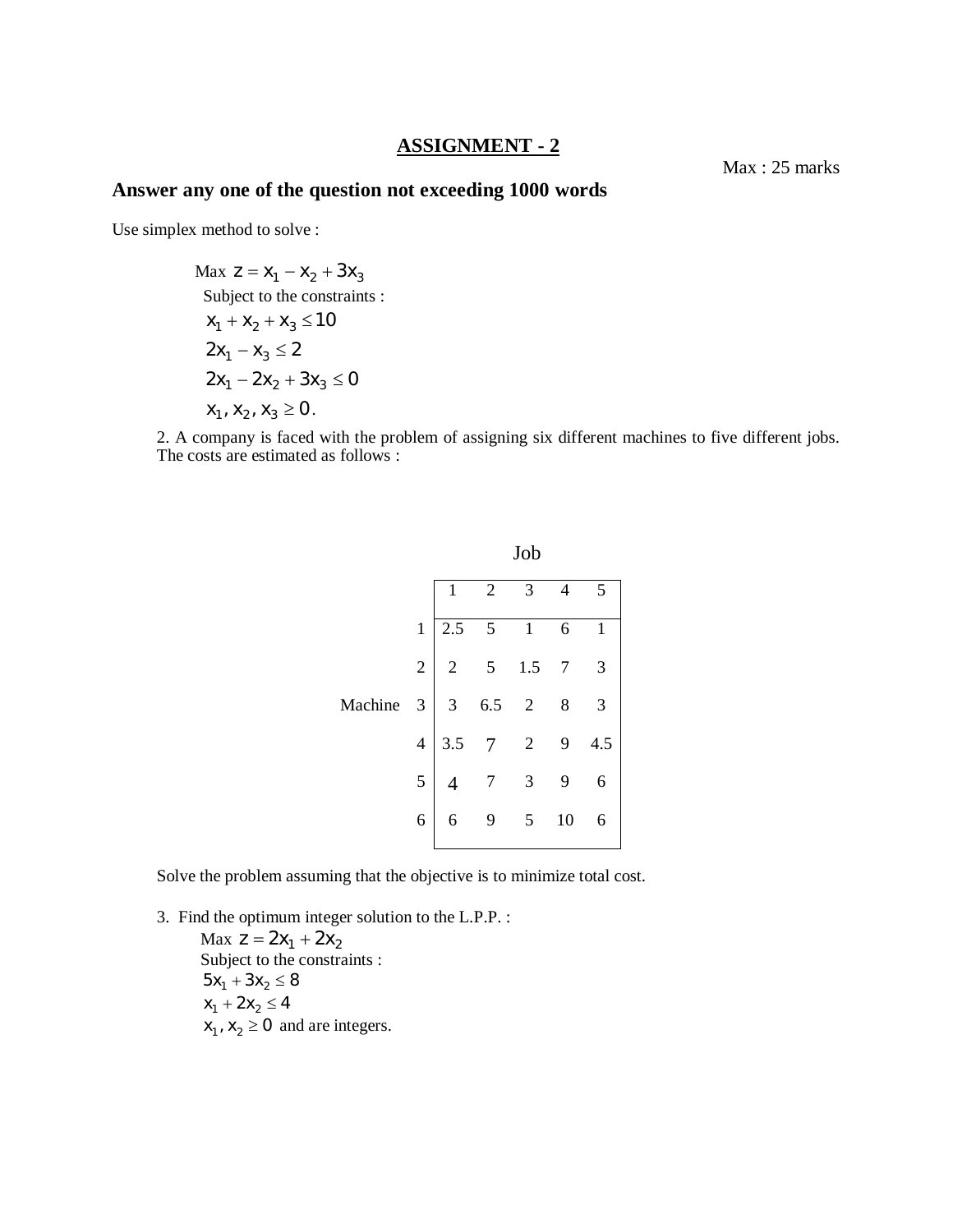

### **HOME / SPOT ASSIGNMENT**

Programme Code No : 271

Programme Name : Master of Computer Applications Course Code & Name : MCA – 17 & Operating Systems Batch : AY 2019-20  $(1^{st}$  Year) No.of Assignment : One Assignment for Each 2 Credits Maximum CIA marks : 25 (Average of Total No. of Assignments)

## **ASSIGNMENT – 1**

Max : 25 marks

#### **Answer any one of the question not exceeding 1000 words**

- 1. Explain the characteristics of modern operating system.
- 2. Define interprocess communication and also explain the producer consumer problem.
- 3. What is meant by user authentication? Classify the types of authentication mechanism.

### **ASSIGNMENT - 2**

Max : 25 marks

- 1. Explain shortest remaining time first-CPU scheduling in detail.
- 2. Write in detail about fixed and equal multiple partition memory management scheme.
- 3. Explain file accessing methods in detail.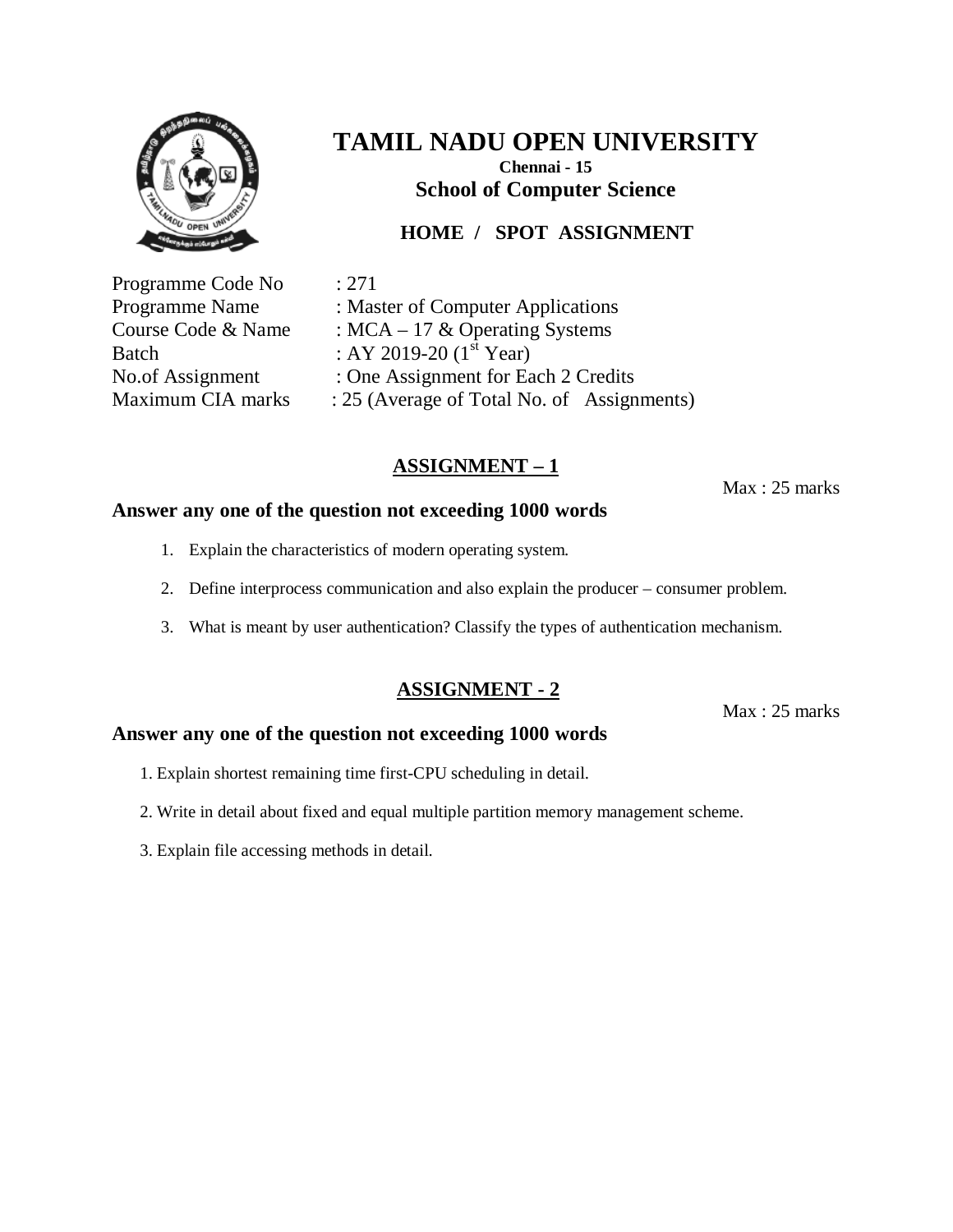

## **HOME / SPOT ASSIGNMENT**

Programme Code No : 271 Batch : AY 2019-20  $(1^{st}$  Year)

Programme Name : Master of Computer Applications Course Code & Name :  $MCA - 18$  & Objected Oriented Analysis and Design No.of Assignment : One Assignment for Each 2 Credits Maximum CIA marks : 25 (Average of Total No. of Assignments)

## **ASSIGNMENT – 1**

Max : 25 marks

#### **Answer any one of the question not exceeding 1000 words**

- 1. Discuss in detail about objects and classes with necessary examples.
- 2. Discuss the overview of system design. Explain about sub systems.
- 3. Discuss in detail about non–object oriented languages.

### **ASSIGNMENT - 2**

Max : 25 marks

- 1. Explain in detail about advanced dynamic modeling concepts with its relevant example.
- 2. Explain about the steps required for software control implementation.
- 3. Describe in detail about design optimization for object designing phase.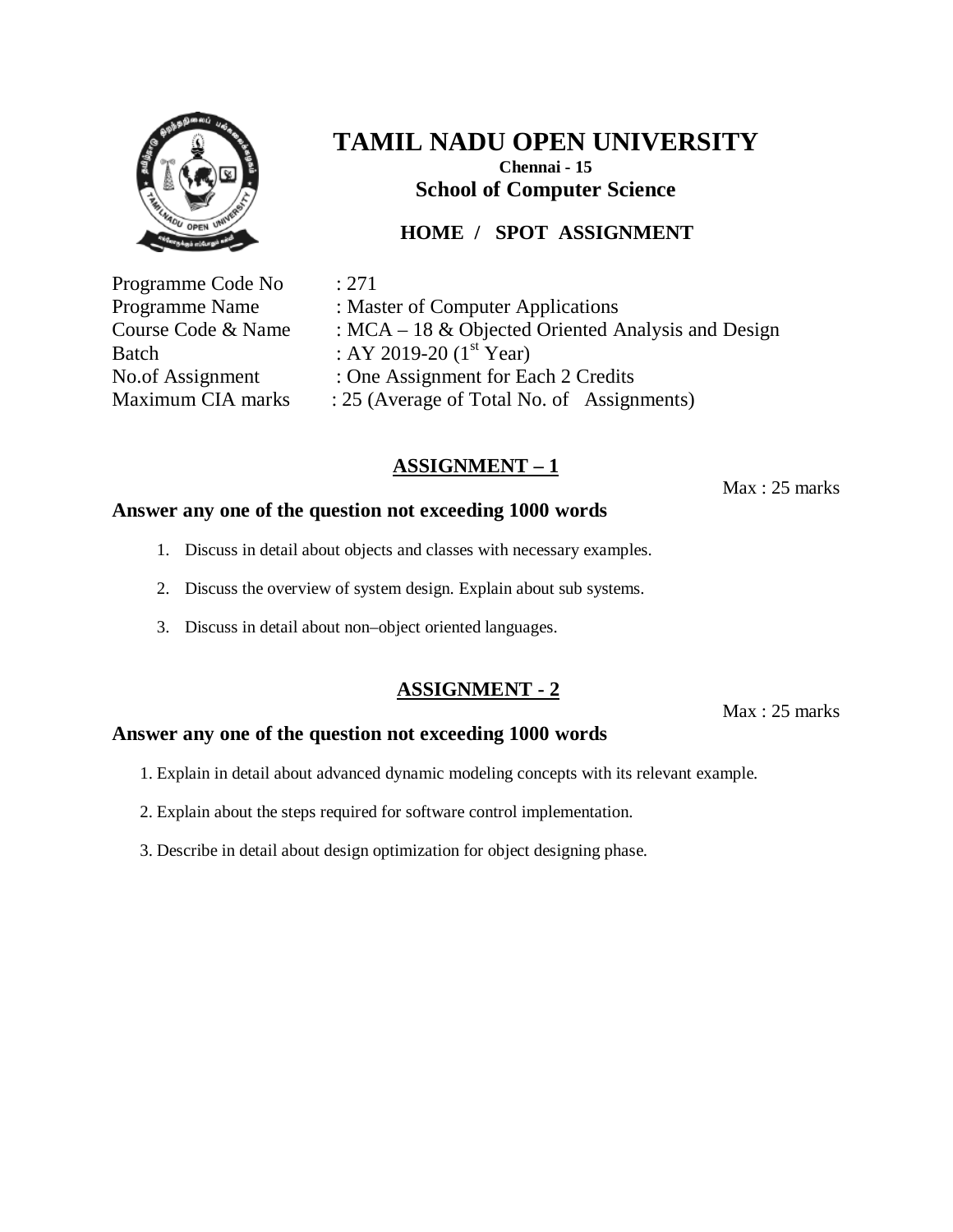

### **HOME / SPOT ASSIGNMENT**

Programme Code No : 271

Programme Name : Master of Computer Applications Course Code & Name : MCA – 19 & Internet Programming Batch : AY 2019-20  $(1^{st}$  Year) No.of Assignment : One Assignment for Each 2 Credits Maximum CIA marks : 25 (Average of Total No. of Assignments)

## **ASSIGNMENT – 1**

Max : 25 marks

#### **Answer any one of the question not exceeding 1000 words**

- 1. Explain the different applications of internet.
- 2. Explain form validation in Java script with an example.
- 3. Explain about exception handling with illustration.

#### **ASSIGNMENT - 2**

Max : 25 marks

- 1. Explain in detail about table tags.
- 2. Explain Java bit wise operators with example.
- 3. Explain the importance and methods to implement interface in Java.